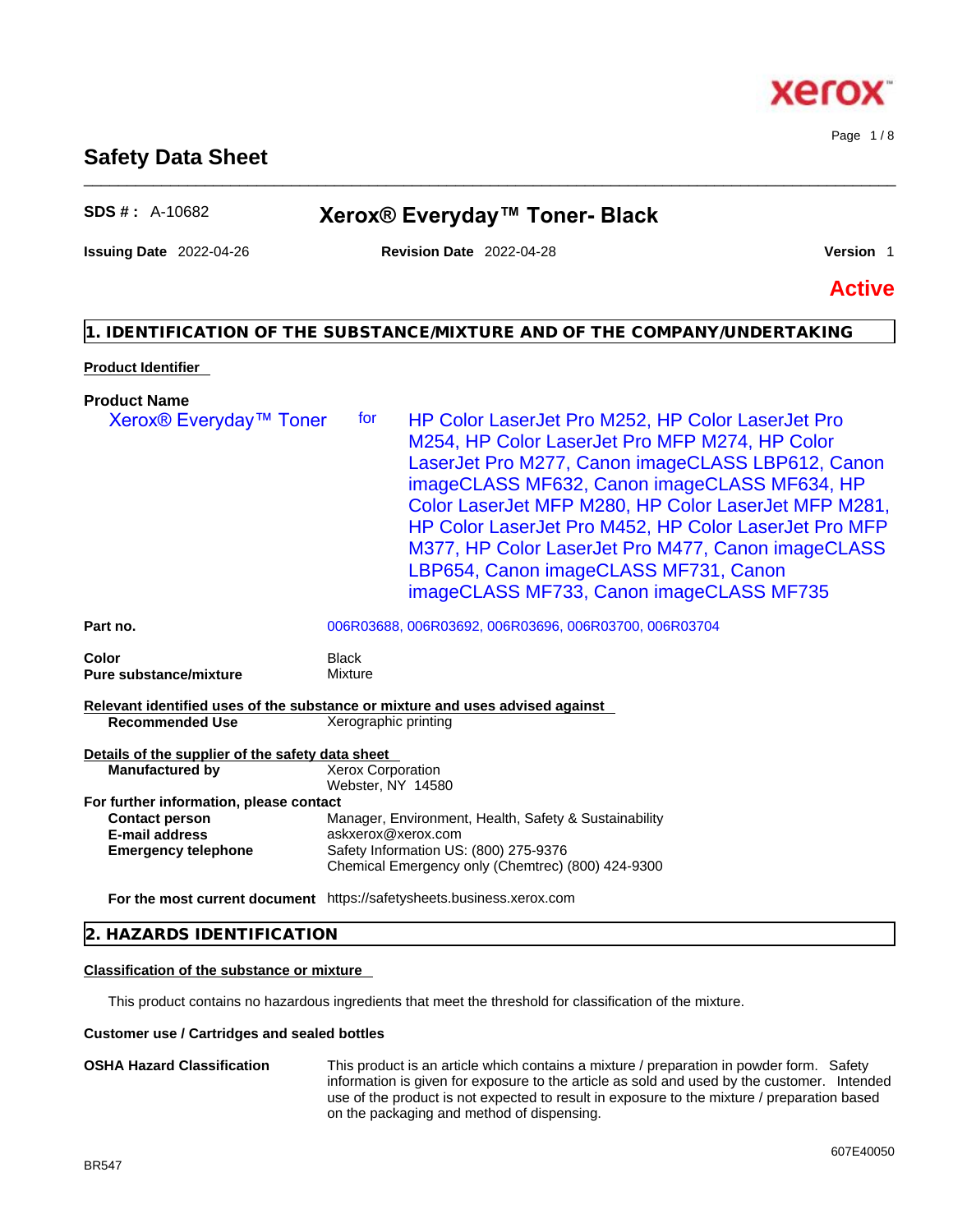While this material is not considered hazardous by the OSHA hazard Communication Standard (29 CFR 1910.1200), this SDS contains valuable information for the safe handling and proper use of the product. This SDS should be retained and made available to employees and other users of this product.

#### **Label elements**

| <b>Signal Word</b>              | None          |
|---------------------------------|---------------|
| <b>Hazard Statements</b>        | None required |
| <b>Precautionary Statements</b> | None required |

#### **Other hazards**

Not a PBT according to REACH Annex XIII May form explosible dust-air mixture if dispersed

**3. COMPOSITION/INFORMATION ON INGREDIENTS** 

#### **Mixtures**

| <b>Chemical Name</b>       | CAS No.     | Weight % | <b>Classification (Reg.</b><br>1272/2008) | <b>Hazard Statements</b> |
|----------------------------|-------------|----------|-------------------------------------------|--------------------------|
| Styrene acrylate copolymer | Proprietary | 70-80    | $\sim$                                    | $\sim$                   |
| Amorphous silica           | 7631-86-9   | $1 - 10$ | $- -$                                     | $\overline{\phantom{m}}$ |
| Carbon black               | 1333-86-4   | $1 - 10$ | $\sim$                                    | $\sim$                   |
| Wax                        | Proprietary | $1 - 10$ | $\sim$                                    | $\sim$                   |

"--" indicates no classification or hazard statements apply.

#### **4. FIRST AID MEASURES**

## **Description of first-aid measures**

| Desemption of mot aid measures                              |                                                                                                                                            |
|-------------------------------------------------------------|--------------------------------------------------------------------------------------------------------------------------------------------|
| <b>General advice</b>                                       | For external use only. When symptoms persist or in all cases of doubt seek medical advice.                                                 |
|                                                             | Show this material safety data sheet to the doctor in attendance.                                                                          |
| Eye contact                                                 | Immediately flush with plenty of water. After initial flushing, remove any contact lenses and<br>continue flushing for at least 15 minutes |
| <b>Skin contact</b>                                         | Wash skin with soap and water                                                                                                              |
| <b>Inhalation</b>                                           | Move to fresh air                                                                                                                          |
| Ingestion                                                   | Rinse mouth with water and afterwards drink plenty of water or milk                                                                        |
| Most important symptoms and effects, both acute and delayed |                                                                                                                                            |
| <b>Acute toxicity</b>                                       |                                                                                                                                            |
| <b>Eyes</b>                                                 | No known effect                                                                                                                            |
| <b>Skin</b>                                                 | No known effect                                                                                                                            |
| <b>Inhalation</b>                                           | No known effect                                                                                                                            |
| Ingestion                                                   | No known effect                                                                                                                            |
|                                                             |                                                                                                                                            |
| <b>Chronic toxicity</b>                                     | No known effects under normal use conditions                                                                                               |
|                                                             |                                                                                                                                            |
| <b>Main symptoms</b>                                        | Overexposure may cause:                                                                                                                    |
|                                                             | mild respiratory irritation similar to nuisance dust.                                                                                      |
| <b>Aggravated Medical Conditions</b>                        | None under normal use conditions                                                                                                           |
|                                                             |                                                                                                                                            |

**Indication of immediate medical attention and special treatment needed**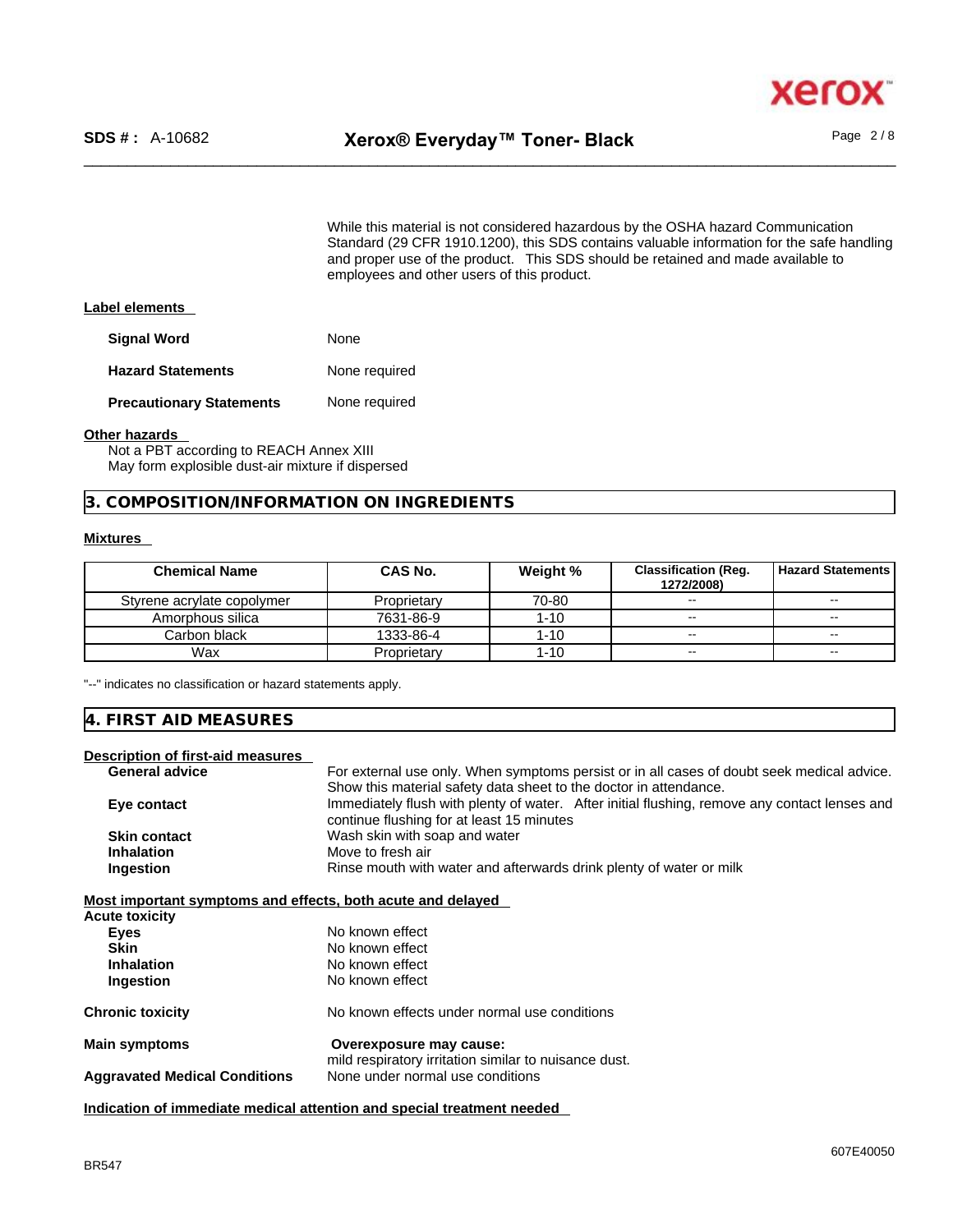

| <b>Protection of first-aiders</b><br>Notes to physician | No special protective equipment required<br>Treat symptomatically |
|---------------------------------------------------------|-------------------------------------------------------------------|
| 5. FIRE-FIGHTING MEASURES                               |                                                                   |
|                                                         |                                                                   |

#### **Extinguishing media**

**Suitable extinguishing media** Use water spray or fog; do not use straight streams, Foam **Unsuitable extinguishing media** Do not use a solid water stream as it may scatterand spread fire

#### **Special hazards arising from the substance or mixture**

Fine dust dispersed in air, in sufficient concentrations, and in the presence of an ignition source is a potential dust explosion hazard

# **Hazardous combustion products**

Hazardous decomposition products due to incomplete combustion, Carbon oxides, Nitrogen oxides (NOx)

#### **Advice for fire-fighters**

In the event of fire and/or explosion do not breathe fumes. Wear fire/flame resistant/retardant clothing. Use self-contained pressure-demand breathing apparatus if needed to prevent exposure to smoke or airborne toxins. Wear self-contained breathing apparatus and protective suit

#### **Other information**

| <b>Flammability</b> | Not flammable. Will not readily ignite. |
|---------------------|-----------------------------------------|
| Flash point         | Not applicable                          |

#### **6. ACCIDENTAL RELEASE MEASURES**

#### **Personal precautions, protective equipment and emergency procedures**

Avoid breathing dust

#### **Environmental precautions**

Although toner is not an aquatic toxin, microplastics may be a physical hazard to aquatic life and should not be allowed to enter drains, sewers, or waterways

#### **Methods and material for containment and cleaning up**

| <b>Methods for containment</b> | Prevent dust cloud                                                                 |
|--------------------------------|------------------------------------------------------------------------------------|
| Methods for cleaning up        | Use an electrically protected vacuum cleaner to remove excess, then wash with COLD |
|                                | water. Hot water fuses the toner, making it difficult to remove                    |

#### **Reference to other sections**

See section 12 for additional ecological information See Section 13 for additional information

#### **7. HANDLING AND STORAGE**

#### **Precautions for safe handling**

Advice on safe handling **Handle** in accordance with good industrial hygiene and safety practice, Avoid dust accumulation in enclosed space, Prevent dust cloud

# **Hygiene measures** None under normal use conditions

#### **Conditions for safe storage, including any incompatibilities**

**Technical measures and storage conditions**

Keep container tightly closed in a dry and well-ventilated place, Store at room temperature

#### **Incompatible products** None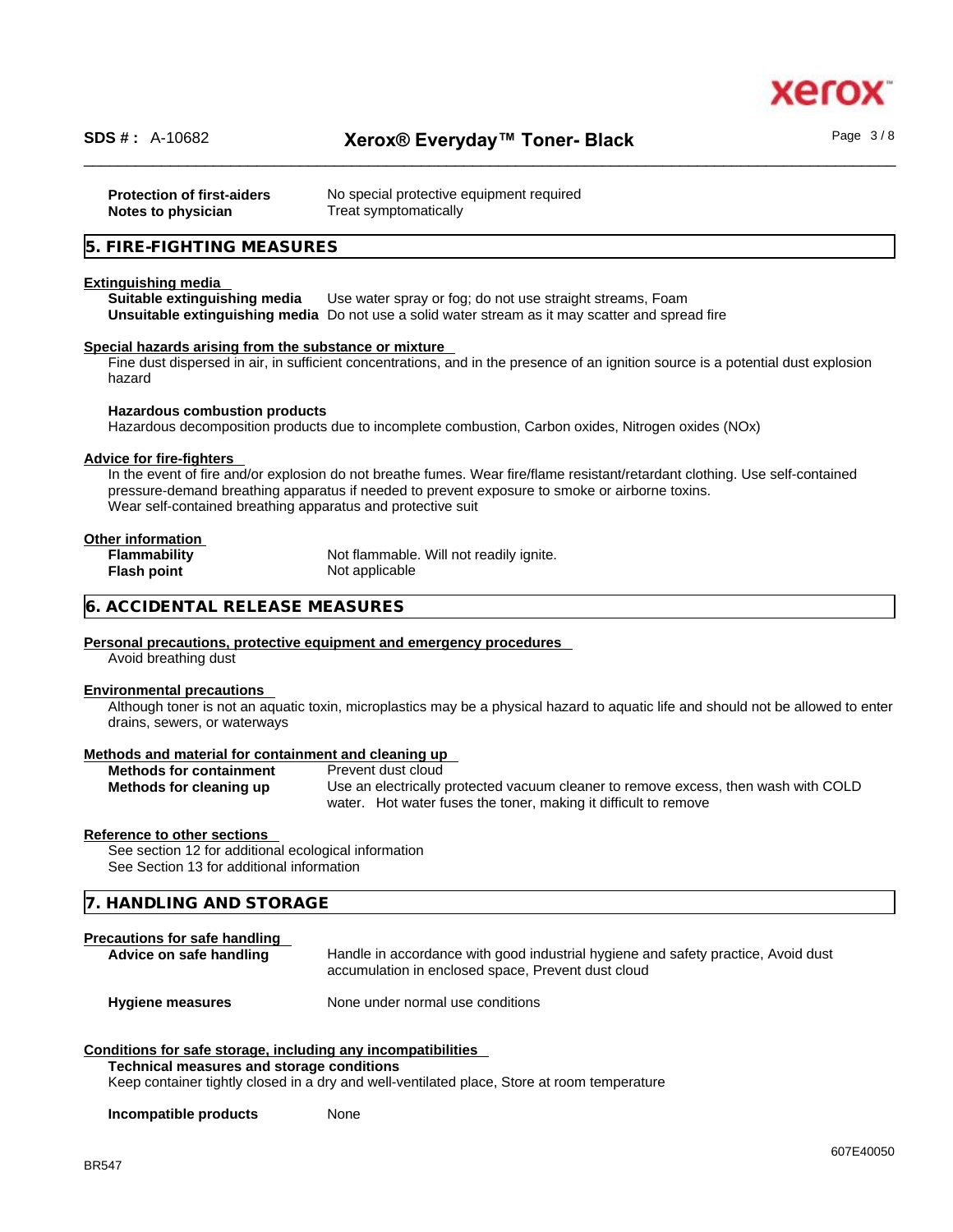Page 4 / 8

**Specific end uses** 

Xerographic printing

**8. EXPOSURE CONTROLS/PERSONAL PROTECTION** 

| <b>Control parameters</b><br><b>Exposure Limits</b><br><b>ACGIH TLV TWA</b><br><b>ACGIH TLV TWA</b><br><b>OSHA PEL TWA</b><br><b>OSHA PEL TWA</b><br><b>Xerox Exposure Limit</b><br><b>Xerox Exposure Limit</b> |                                                                             | 10 mg/m <sup>3</sup> (inhalable particles)<br>3 mg/m <sup>3</sup> (respirable dust)<br>15 mg/m <sup>3</sup> (total dust)<br>5 mg/m <sup>3</sup> (respirable dust)<br>2.5 mg/m <sup>3</sup> (total dust)<br>$0.4$ mg/m <sup>3</sup> (respirable dust) |                                                                                      |                                           |                            |
|-----------------------------------------------------------------------------------------------------------------------------------------------------------------------------------------------------------------|-----------------------------------------------------------------------------|------------------------------------------------------------------------------------------------------------------------------------------------------------------------------------------------------------------------------------------------------|--------------------------------------------------------------------------------------|-------------------------------------------|----------------------------|
| <b>Component Information</b>                                                                                                                                                                                    |                                                                             |                                                                                                                                                                                                                                                      |                                                                                      |                                           |                            |
| <b>Chemical Name</b>                                                                                                                                                                                            |                                                                             |                                                                                                                                                                                                                                                      | <b>ACGIH TLV</b>                                                                     |                                           | <b>OSHA PEL</b>            |
| Carbon black                                                                                                                                                                                                    |                                                                             |                                                                                                                                                                                                                                                      | TWA: $3$ mg/m <sup>3</sup>                                                           |                                           | TWA: 3.5 mg/m <sup>3</sup> |
| <b>Exposure controls</b><br><b>Engineering measures</b>                                                                                                                                                         |                                                                             | None under normal use conditions                                                                                                                                                                                                                     |                                                                                      |                                           |                            |
| Individual protection measures, such as personal protective equipment (PPE)                                                                                                                                     |                                                                             |                                                                                                                                                                                                                                                      |                                                                                      |                                           |                            |
| <b>Eye/Face protection</b><br><b>Hand protection</b>                                                                                                                                                            |                                                                             |                                                                                                                                                                                                                                                      | No special protective equipment required<br>No special protective equipment required |                                           |                            |
| Skin and body protection                                                                                                                                                                                        |                                                                             |                                                                                                                                                                                                                                                      | No special protective equipment required                                             |                                           |                            |
| <b>Respiratory protection</b>                                                                                                                                                                                   |                                                                             |                                                                                                                                                                                                                                                      | No special protective equipment required.                                            |                                           |                            |
| <b>Thermal hazards</b>                                                                                                                                                                                          |                                                                             | None under normal processing                                                                                                                                                                                                                         |                                                                                      |                                           |                            |
|                                                                                                                                                                                                                 |                                                                             |                                                                                                                                                                                                                                                      |                                                                                      |                                           |                            |
| <b>Environmental Exposure Controls</b><br><b>Environmental Exposure</b><br><b>Controls</b>                                                                                                                      |                                                                             |                                                                                                                                                                                                                                                      | Keep out of drains, sewers, ditches and waterways                                    |                                           |                            |
| 9. PHYSICAL AND CHEMICAL PROPERTIES                                                                                                                                                                             |                                                                             |                                                                                                                                                                                                                                                      |                                                                                      |                                           |                            |
| Information on basic physical and chemical properties<br>Powder<br>Appearance<br><b>Physical state</b><br>Solid<br><b>Color</b><br><b>Black</b>                                                                 |                                                                             |                                                                                                                                                                                                                                                      | Odor<br><b>Odor threshold</b><br>рH                                                  | Faint<br>Not applicable<br>Not applicable |                            |
| <b>Flash point</b>                                                                                                                                                                                              | Not applicable                                                              |                                                                                                                                                                                                                                                      |                                                                                      |                                           |                            |
| <b>Melting / Freezing Point</b><br><b>Boiling point/range</b><br>Softening point                                                                                                                                | Not applicable<br>Not applicable<br>49 - 60 $^{\circ}$ C                    | $\sqrt{ }$                                                                                                                                                                                                                                           | 120 - 140 $\degree$ F                                                                |                                           |                            |
| <b>Evaporation rate</b><br><b>Flammability</b><br><b>Flammability Limits in Air</b>                                                                                                                             | Not applicable<br>Not applicable                                            | Not flammable. Will not readily ignite.                                                                                                                                                                                                              |                                                                                      |                                           |                            |
| Vapor pressure<br>Vapor density<br><b>Specific gravity</b><br><b>Water solubility</b><br><b>Partition coefficient</b>                                                                                           | Not applicable<br>Not applicable<br>$1 - 2$<br>Negligible<br>Not applicable |                                                                                                                                                                                                                                                      |                                                                                      |                                           |                            |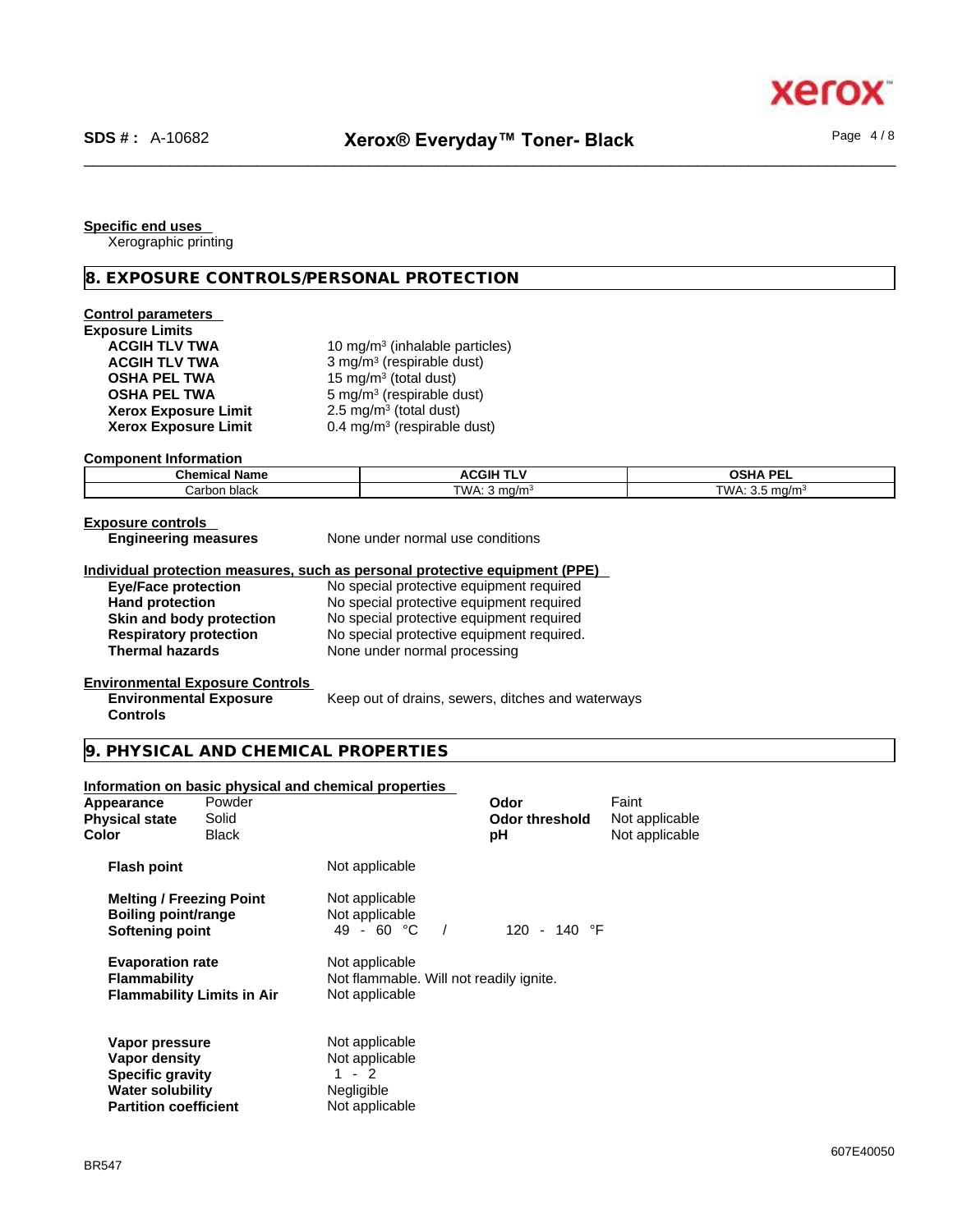# xero

Page 5 / 8

# \_\_\_\_\_\_\_\_\_\_\_\_\_\_\_\_\_\_\_\_\_\_\_\_\_\_\_\_\_\_\_\_\_\_\_\_\_\_\_\_\_\_\_\_\_\_\_\_\_\_\_\_\_\_\_\_\_\_\_\_\_\_\_\_\_\_\_\_\_\_\_\_\_\_\_\_\_\_\_\_\_\_\_\_\_\_\_\_\_\_\_\_\_\_ **SDS # :** A-10682 **Xerox® Everyday™ Toner- Black**

| <b>Autoignition temperature</b> | Not applicable                                                                               |
|---------------------------------|----------------------------------------------------------------------------------------------|
| Decomposition temperature       | Not determined                                                                               |
| <b>Viscosity</b>                | Not applicable                                                                               |
| <b>Explosive properties</b>     | Fine dust dispersed in air, in sufficient concentrations, and in the presence of an ignition |
| <b>Oxidizing properties</b>     | source is a potential dust explosion hazard<br>Not applicable                                |

## **Other information**

None

**10. STABILITY AND REACTIVITY** 

#### **Reactivity**

No dangerous reaction known under conditions of normal use

# **Chemical stability**

Stable under normal conditions.

#### **Possibility of hazardous reactions**

| <b>Hazardous reactions</b> | None under normal processing            |
|----------------------------|-----------------------------------------|
| Hazardous polymerization   | Hazardous polymerization does not occur |

#### **Conditions to avoid**

Prevent dust cloud. Fine dust dispersed in air, in sufficient concentrations, and in the presence of an ignition source is a potential dust explosion hazard.

#### **Incompatible Materials**

None

#### **Hazardous decomposition products**

None under normal use

#### **11. TOXICOLOGICAL INFORMATION**

*The toxicity data noted below is based on the test results of similar reprographic materials.* 

#### **Information on toxicological effects**

# **Acute toxicity**

| <b>Product Information</b> |                                       |
|----------------------------|---------------------------------------|
| <b>Irritation</b>          | No skin irritation, No eye irritation |
| Oral LD50                  | $> 5$ g/kg (rat)                      |
| Dermal LD50                | $> 5$ g/kg (rabbit)                   |
| <b>LC50 Inhalation</b>     | $> 5$ mg/L (rat, 4 hr)                |

#### **Component Information**

| <b>Chemical Name</b> | <b>LC50</b> Inhalation | Dermal LD50           | Oral LD50              |
|----------------------|------------------------|-----------------------|------------------------|
| Amorphous silica     | Rat<br>>2.2 ma/L       | Rabbit<br>>2000 mg/kg | ˈRat]<br>>5000 mg/kg   |
| Carbon black         |                        | Rabbit<br>3 g/kg      | ' Rat 」<br>15400 mg/kg |

| <b>Chronic toxicity</b>     |   |
|-----------------------------|---|
| <b>Sensitization</b>        | N |
| <b>Neurological Effects</b> | N |
| <b>Target organ effects</b> | N |

No sensitization responses were observed **Example 20** No information available **None known** 

# **CMR Effects**

| Mutagenic effects            | Not mutagenic in AMES Test                                                |
|------------------------------|---------------------------------------------------------------------------|
| <b>Reproductive toxicity</b> | This product does not contain any known or suspected reproductive hazards |
| <b>Carcinogenicity</b>       | See "Other Information" in this section.                                  |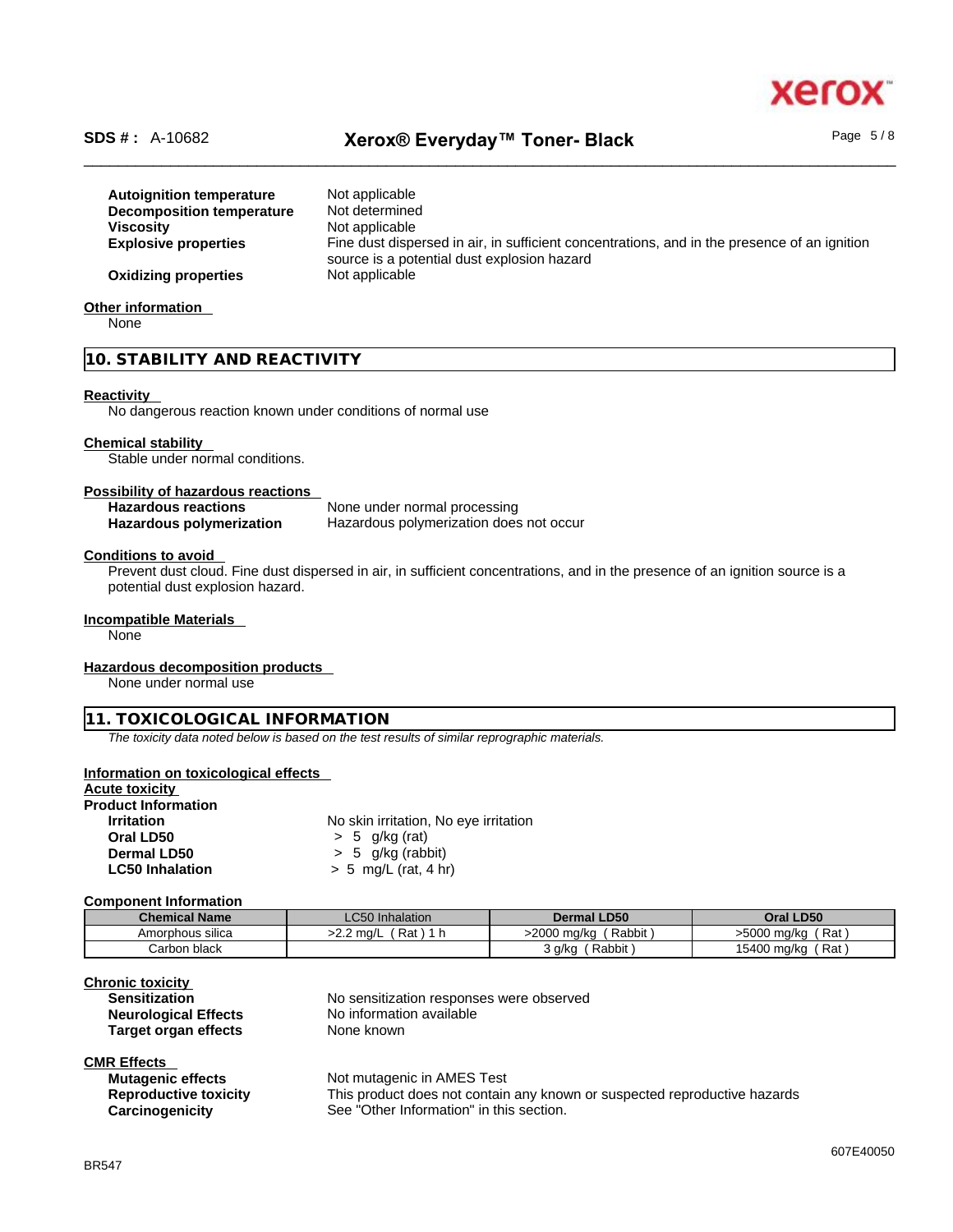# \_\_\_\_\_\_\_\_\_\_\_\_\_\_\_\_\_\_\_\_\_\_\_\_\_\_\_\_\_\_\_\_\_\_\_\_\_\_\_\_\_\_\_\_\_\_\_\_\_\_\_\_\_\_\_\_\_\_\_\_\_\_\_\_\_\_\_\_\_\_\_\_\_\_\_\_\_\_\_\_\_\_\_\_\_\_\_\_\_\_\_\_\_\_ **SDS # :** A-10682 **Xerox® Everyday™ Toner- Black**

xerc

| `h^m<br><b>Name</b><br>— UNCHILGI — | <b>AITF</b><br>14 L L | <b>IARC</b> |
|-------------------------------------|-----------------------|-------------|
| شarbor.<br>black                    |                       | 2B          |

#### **Other information**

The IARC (International Agency for Research on Cancer) has listed carbon black as "possibly carcinogenic to humans". However, Xerox has concluded that the presence of carbon black in this mixture does not present a health hazard. The IARC classification is based on studies evaluating pure, "free" carbon black. In contrast, toner is a formulation composed of specially prepared polymer and a small amount of carbon black (or other pigment). In the process of making toner, the small amount of carbon black becomes encapsulated within a matrix. Xerox has performed extensive testing of toner, including a chronic bioassay (test for potential carcinogenicity). Exposure to toner did not produce evidence of cancer in exposed animals. The results were submitted to regulatory agencies and published extensively.

| Other toxic effects      |                |  |
|--------------------------|----------------|--|
| <b>Aspiration Hazard</b> | Not applicable |  |
| Other adverse effects    | None known     |  |

#### **Information on other hazards**

**Endocrine disrupting properties** This product does not contain any known or suspected endocrine disruptors

#### **12. ECOLOGICAL INFORMATION**

#### **Toxicity**

On available data, the mixture / preparation is not harmful to aquatic life

## **Component Information**

| <b>Chemical Name</b> | <b>Toxicity to algae</b>                                   | <b>Toxicity to fish</b>                      | <b>Toxicity to</b><br>microorganisms | Toxicity to daphnia and<br>lother aquatic invertebrates |
|----------------------|------------------------------------------------------------|----------------------------------------------|--------------------------------------|---------------------------------------------------------|
| Amorphous silica     | 440 mg/L EC50 72 h<br>(Pseudokirchneriella<br>subcapitata) | $LC50 = 5000$ mg/L<br>Brachydanio rerio 96 h |                                      | $EC50 = 7600$ mg/L 48 h                                 |
| Carbon black         |                                                            |                                              |                                      | EC50 > 5600 mg/L 24 h                                   |

#### **Persistence and degradability**

Not readily biodegradable

#### **Bioaccumulative potential**

Bioaccumulation is unlikely

#### **Mobility in soil**

Insoluble in water

#### **Results of PBT and vPvB assessment**

This substance is not considered to be persistent, bioaccumulating nor toxic (PBT)

#### **Endocrine disrupting properties**

This product does not contain any known or suspected endocrine disruptors

#### **Other adverse effects**

Although toner is not an aquatic toxin, microplastics may be a physical hazard to aquatic life and should not be allowed to enter drains, sewers, or waterways.

#### **13. DISPOSAL CONSIDERATIONS**

#### **Waste treatment methods**

**Waste Disposal Methods** Can be landfilled or incinerated, when in compliance with local regulations If incineration is to be carried out, care must be exercised to prevent dust clouds forming.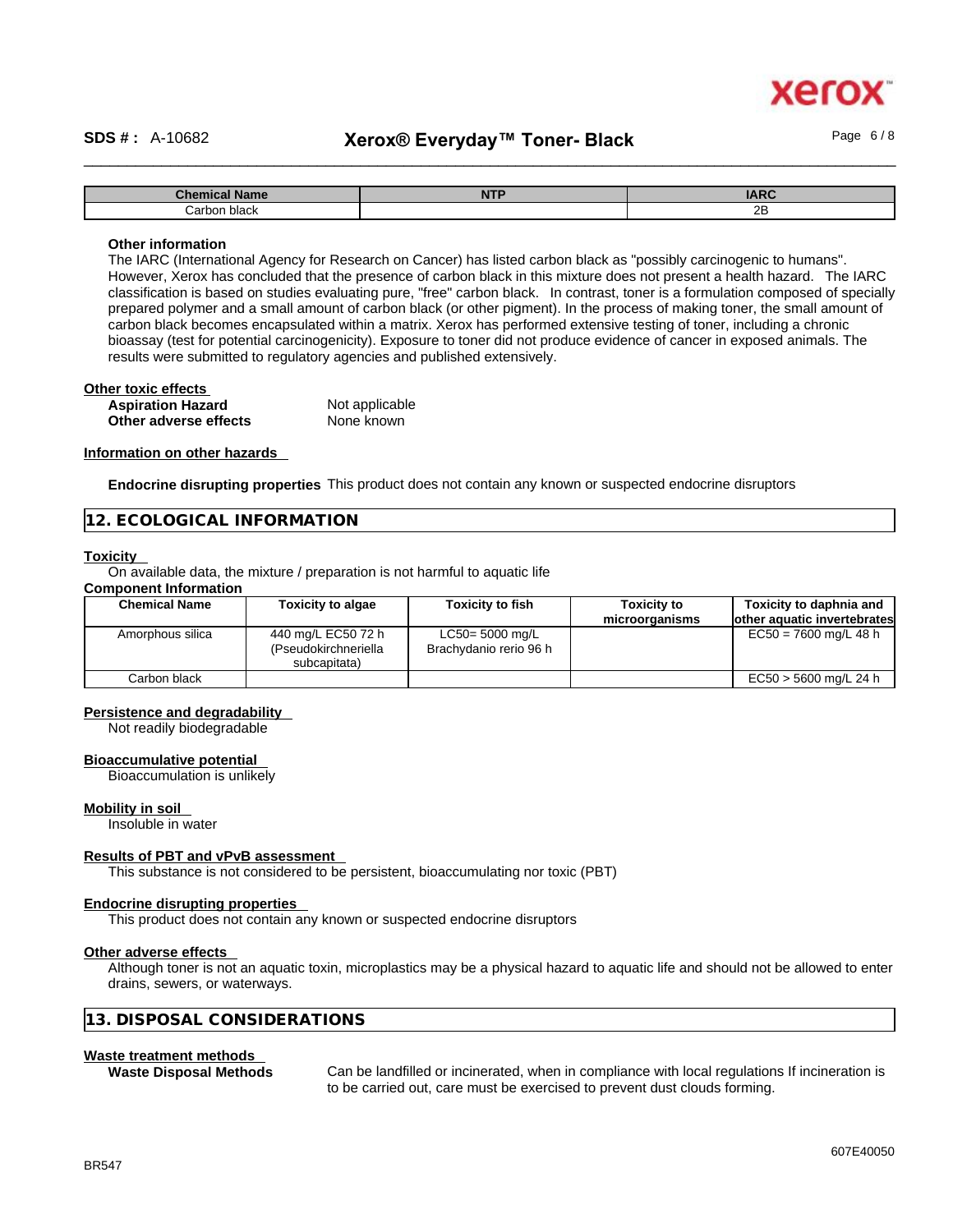

## **14. TRANSPORT INFORMATION**

This material is not subject to regulation as a hazardous material for shipping

#### **15. REGULATORY INFORMATION**

#### **Safety, health and environmental regulations/legislation specific for the substance or mixture**

#### **OSHA Regulatory Status**

This product is an article which contains a mixture / preparation in powder form. Safety information is given for exposure to the article as sold and used by the customer. Intended use of the product is not expected to result in exposure to the mixture / preparation based on the packaging and method of dispensing.

While this material is not considered hazardous by the OSHA hazard Communication Standard (29 CFR 1910.1200), this SDS contains valuable information for the safe handling and proper use of the product. This SDS should be retained and made available to employees and other users of this product.

#### **Canada**

This product has been classified in accordance with the hazard criteria of the Hazardous Products Regulations (HPR), and the SDS contains all the information required by the HPR.

#### **International Inventories**

| TSCA            | Complies |
|-----------------|----------|
| <b>DSL/NDSL</b> | Complies |

## **U.S. Federal Regulations**

#### **SARA 313**

Section 313 of Title III of the Superfund Amendments and Reauthorization Act of 1986 (SARA). This product does not contain any chemicals which are subject to the reporting requirements of the Act and Title 40 of the Code of Federal Regulations, Part 372 **Clean Water Act**

This product is not regulated as a pollutant pursuant to the Clean Water Act (40 CFR 122.21 and 40 CFR 122.42).

#### **Clean Air Act,Section 112 Hazardous Air Pollutants (HAPs) (see 40 CFR 61)**

This product is not regulated as a hazardous air pollutant (HAPS) under Section 112 of the Clean Air Act Amendments of 1990. **CERCLA**

This material, as supplied, does not contain any substances regulated as hazardous substances under the Comprehensive Environmental Response Compensation and Liability Act (CERCLA) (40 CFR 302) or the Superfund Amendments and Reauthorization Act (SARA) (40 CFR 355). There may be specific reporting requirements at the local, regional, or state level pertaining to releases of this material

#### **US State Regulations**

#### **California Proposition 65**

Carbon black is regulated under California Proposition 65 only if in the form of "airborne, unbound particles of respirable size". Toner products do not contain carbon black in the form of "airborne, unbound particles of respirable size". Therefore, the requirements of Proposition 65 do not apply to this product.

| Chemical<br>Name | <b>NO</b><br>$\mathbf{r}$<br>АJ | <b>GF</b><br>California<br>oron.<br>ຸບປ |
|------------------|---------------------------------|-----------------------------------------|
| black<br>Carbon  | 3-86-4<br>$\sim$<br>. .         | Carcinoder                              |

#### **U.S. State Right-to-Know Regulations**

Although this product contains substances included in some U.S. State Right-to-Know regulations, the particles are bound in a unique matrix and, therefore, the product does not pose any specific hazard.

| $\sqrt{N}$<br>$\mathbf{A}$<br>. חי<br>$\mathbf{r}$<br>1 M |  |
|-----------------------------------------------------------|--|
|                                                           |  |

xerc